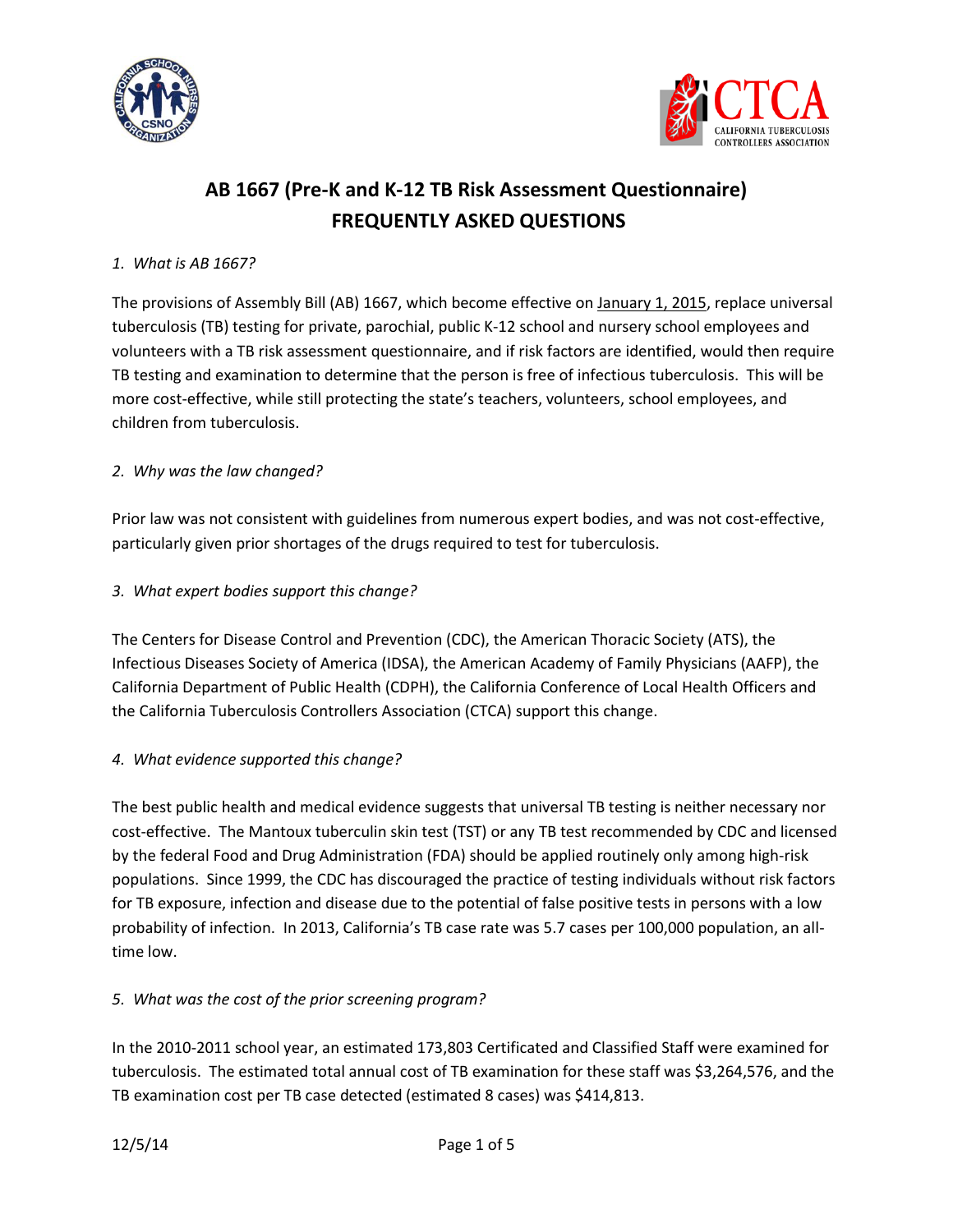



#### *6. What specifically did AB 1667 change?*

- 1. Replaces the mandated TB examination on initial employment with a TB risk assessment, and TB testing based on the results of the TB risk assessment, for the following groups:
	- a. Persons initially employed by a school district, or employed under contract, in a certificated or classified position (California Education Code, Section 49406)
	- b. Persons initially employed, or employed under contract, by a private or parochial elementary or secondary school, or any nursery school (California Health and Safety Code, Sections 121525 and 121555)
	- c. Persons providing for the transportation of private school pupils under authorized contract (California Health and Safety Code, Section 121525)
- 2. Replaces the mandated TB examination at least once each four years of school employees who have no identified TB risk factors or who test negative for TB infection with a TB risk assessment, and TB testing based on the results of the TB risk assessment. (California Education Code, Section 49406 and California Health and Safety Code, Section 121525)
- 3. Replaces mandated TB examination (within the last four years) of volunteers with "frequent or prolonged contact with pupils" in private or parochial elementary or secondary schools, or nursery schools (California Health and Safety Code, Section 121545) with a TB risk assessment questionnaire administered on initial volunteer assignment, and TB testing based on the results of the TB risk assessment.
- 4. For school district volunteers with "frequent or prolonged contact with pupils," mandates a TB risk assessment questionnaire administered on initial volunteer assignment and TB testing based on the results of the TB risk assessment. (California Education Code, Section 49406)
- *7. Who developed the Pre-K and K-12 TB risk assessment questionnaire?*

The California Department of Public Health (CDPH) and the California Tuberculosis Controllers Association (CTCA) jointly developed the Pre-K and K-12 TB risk assessment questionnaire form which is required in AB 1667.

#### *8. Where can I find the TB risk assessment questionnaire, and how will it be distributed?*

The TB risk assessment questionnaire will be available on the following websites and the California Department of Education will distribute to local education agencies:

- California Tuberculosis Controllers Association [\(http://www.ctca.org/\)](http://www.ctca.org/)
- California School Nurses Organization [\(http://www.csno.org/\)](http://www.csno.org/)
- California Department of Education [\(http://www.cde.ca.gov/ls/he/hn/index.asp\)](http://www.cde.ca.gov/ls/he/hn/index.asp)
- CDPH/Tuberculosis Control Branch [\(http://www.cdph.ca.gov/programs/tb/Pages/default.aspx\)](http://www.cdph.ca.gov/programs/tb/Pages/default.aspx)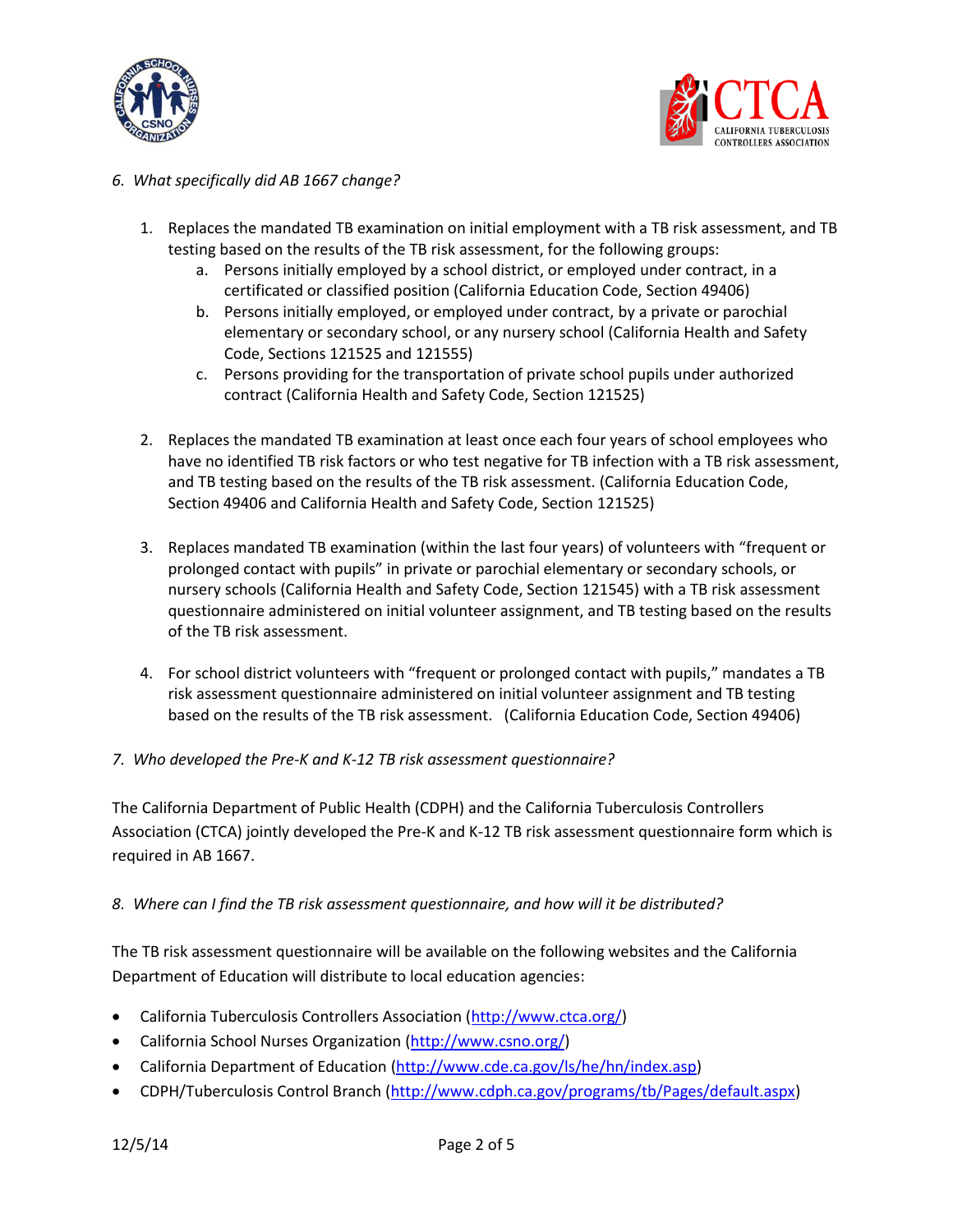



*9. Who may administer the TB risk assessment?*

The TB risk assessment is to be administered by a licensed health care provider (physician, physician assistant, nurse practitioner, or registered nurse).

*10. Who may conduct the examination, if TB risk factors are identified?*

Only a physician, physician assistant, or nurse practitioner may conduct the examination.

*11. If someone does not want to submit to a TB risk assessment, can they get a TB test instead?*

Yes, an examination, including a TB test, may be completed instead of submitting to a TB risk assessment.

*12. If someone has a positive TB test, can they start working before the chest x-ray is completed?*

No, the x-ray must be completed prior to starting work.

*13. The Pre-K and K-12 TB risk assessment questionnaire form identifies birth in or travel to a "high TBprevalence country" as a risk factor. What is a "high TB-prevalence country"?*

"High TB-prevalence countries" include countries other than the United States, Canada, Australia, New Zealand, or a country in Western or Northern Europe.

United Nations countries by region:<http://unstats.un.org/unsd/methods/m49/m49regin.htm>

TB is present in all regions of the world and the World Health Organization (WHO) tracks TB cases and deaths in more than 200 countries and territories. However, the WHO has identified 22 countries that make-up 80% of worldwide TB cases [\(http://www.stoptb.org/countries/tbdata.asp\)](http://www.stoptb.org/countries/tbdata.asp). Additionally, the Centers for Disease Control and Prevention (CDC) states that the majority of U.S. cases among foreignborn individuals are in people from 7 countries: Mexico, Philippines, Vietnam, India, China, Haiti, and Guatemala.

*14. What if someone's risk factors don't change (for example, birth in a high TB-prevalence country), do they still need to submit to a TB risk assessment in 4 years?*

Yes, the TB risk assessment questionnaire is administered to identify any additional risk factors, and TB testing based on the results of the TB risk assessment.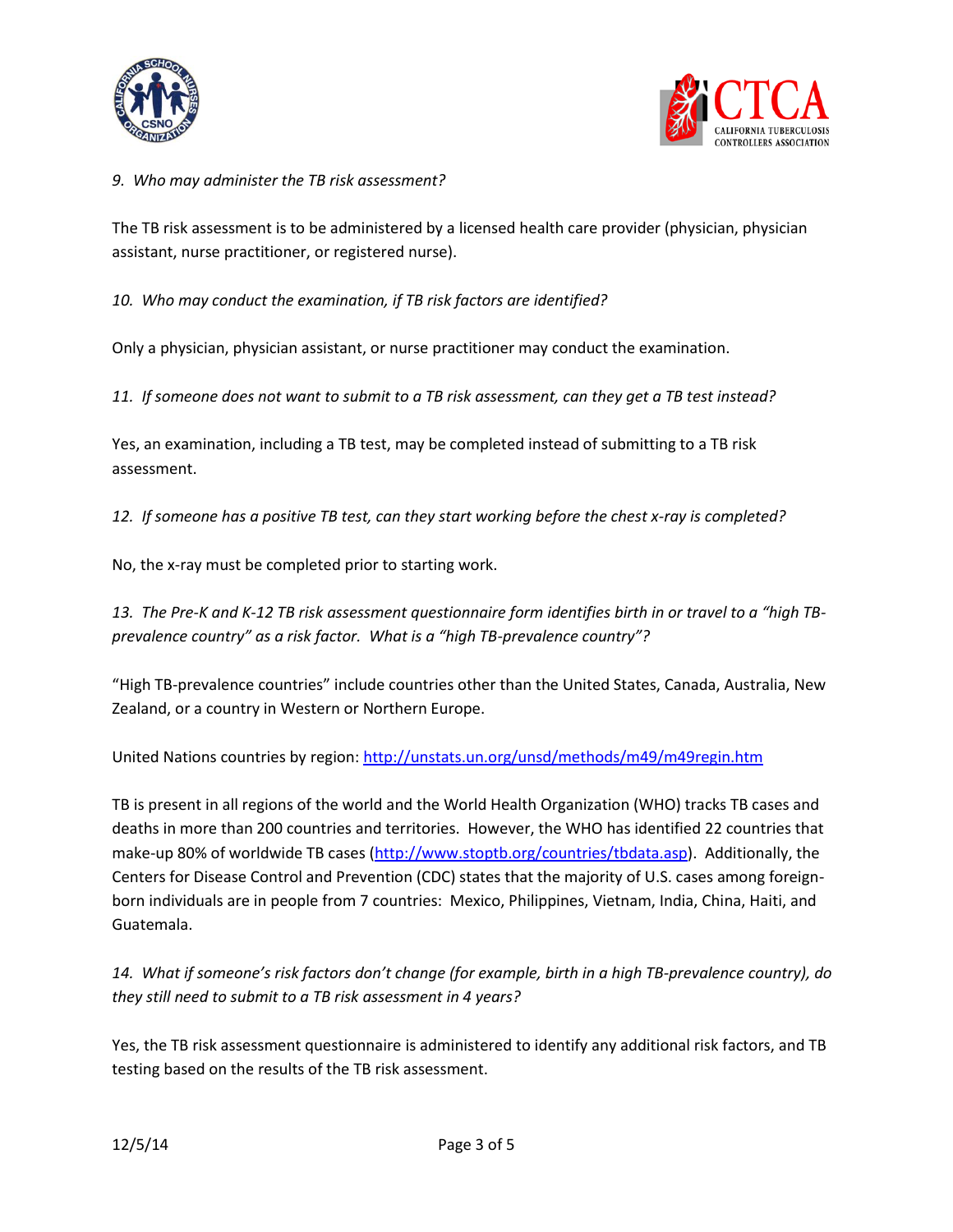



#### *15. What subsequent screening is required for a person who has a positive TB test on examination?*

Once an employee or volunteer has a documented positive test for TB infection followed by an x-ray, the TB risk assessment is no longer required. If an employee or volunteer becomes symptomatic for TB, then he/she should seek care from their health care provider.

## *16. What screening is required for a person with a positive TB test or history of TB disease?*

If there is a documented history of positive TB test or TB disease, then a symptom review and chest x-ray (if none performed in previous 6 months) should be performed at initial hire. Once a person has a documented positive test for TB infection that has been followed by an x-ray that was determined to be free of infectious TB, the TB risk assessment (and repeat x-rays) is no longer required. If an employee or volunteer becomes symptomatic for TB, then he/she should seek care from their health care provider.

### *17. What does "determined to be free of infectious TB" mean?*

"Determined to be free of infectious TB" means that a physician, physician assistant, or nurse practitioner has completed the TB examination and provided any necessary treatment so that the person is not contagious and cannot pass the TB germ to others.

## *18. What proof do I need that a TB risk assessment was completed or that I have been "determined to be free of infectious TB"?*

The second page of the CDPH/CTCA Pre-K and K-12 TB risk assessment questionnaire form is a Certificate of Completion to be signed by the health care provider and provided to your employer.

*19. If someone is currently employed and had a negative TB test prior to January 1, 2015, when should the TB risk assessment be completed?*

At the next regularly scheduled interval four years following the last negative TB test.

*20. If someone is a new employee and recently completed a TB test that was negative, would they need to also complete a TB risk assessment?*

Not if the TB test was within the 60 days prior to hire date.